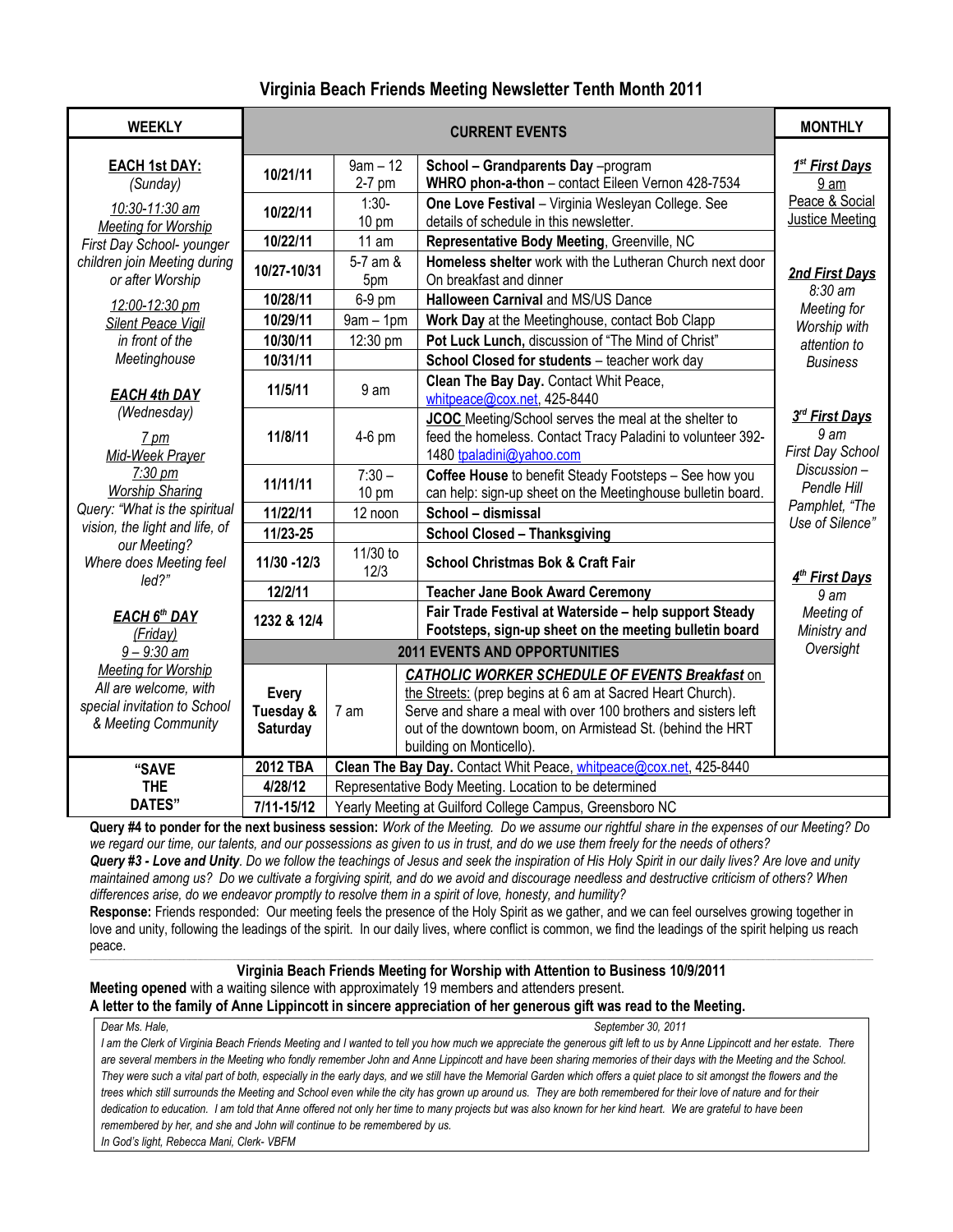# **Treasurer's Report** from Andy Young.

Treasurer's Report to business meeting

| Summary income and expenses (excluding bequests, capital, and HRSD project) |             |            |                        |                                         |  |  |  |
|-----------------------------------------------------------------------------|-------------|------------|------------------------|-----------------------------------------|--|--|--|
|                                                                             | $9th$ month | YTD        | <b>Budget for 2011</b> | YTD % actual vs. budget (should be 66%) |  |  |  |
| <b>Income</b>                                                               | \$1381.40   | \$14151.90 | \$24,513               | %58                                     |  |  |  |
| <b>Expenses</b>                                                             | \$1716.35   | \$20121.69 | \$24,763               | %81                                     |  |  |  |
| <b>Difference</b>                                                           | \$334.95    | \$5969.79  | \$250                  |                                         |  |  |  |

The table above shows that we are "short" almost \$6000 year to date of donations to support the Meeting's budget for the year. The Meeting will need to consider what to do to make up this shortfall, but that discussion should be postponed until Friends have had another month or two to consider their personal contributions. There is ample money in our various accounts to meet our budget, so this isn't a "crisis".

2. The details of income and expenses vs. budget are in a spread sheet report available by paper copy. This report now shows the status of all designated funds. The spread sheet shows the current best understanding of the money in various funds; this continues to need clarification to determine the money in some of them, and the treasurer is working with Ruth Anne Childress and others to get this data.

3. The investment / budget committee met. Members attending were Tom Kennedy, Bob Clapp, Nancy Craft, Andy Young, and Dave French. Andy will be our convener; our next meeting is scheduled for Nov. 1. Minutes are available upon request.

The treasurer reminds everyone that it is not appropriate to spend money that exceeds the budgeted amount. Any "emergency needs" are exceptions; any planned needs should get business meeting approval in advance. Further, any money spent from non-budget funds e.g. sewer project, capital improvements, need proper documentation in advance of the checks being written. The treasurer will assume that if there is money in a non-budget pool, then that money may be spent.

Apparently several years ago a formula was developed for allocating interest earned on money in the SHCU money market account. This has proved to be very cumbersome and, since earned interest is rather small, unimportant. Further, the treasurer doesn't have the details of that decision, and since significant additional money from the Lippincott bequest and the sewer project has been added to the account, the old formula doesn't seem appropriate. Therefore, unless there is quidance to the contrary, all earned interest on that account will be put into the "reserve" pool.

The budget committee needs input this month from each committee. A proposed budget and committees expected to be responsible for "championing" each line item is available today. If a committee thinks it shouldn't be responsible for an item, the convener should discuss this immediately with someone on the budget committee e.g. Bob Clapp, Bob Smith, or Dave French.

7. The business meeting last month approved sending Virginia Lockett to the World gathering, but the treasurer lacks guidance about what total amount of money is approved, and where this money should be taken from.

8. With assistance from Ruth Anne Childress, the treasurer is now authorized to write checks on both the Towne Bank account and the BB&T account. The Self Help Credit Union authorization has been applied for and is assumed to be approved, and a check was written (in October) for \$934.45 for the fireplace logs on that account (capital project money).

- The financial work of our meeting will be conducted by one committee- the Finance Committee. A smaller subcommittee will be working on the budget. This smaller group is meeting at 9Am on 10.14.11.
- Meeting discussed funds needed to send children and teachers to Quaker enrichment opportunities, specifically Quaker teacher education. The School Committee Clerk, Linda Smith, will communicate this request, and any other School Committee budget items of importance, in writing to the budget subcommittee, prior to 10.14.11.
- Meeting allocated approximately \$2,000.00 to send Virginia Lockett to the Friends World Conference. Monies were to come from the Lippincott bequest.
- Last month Meeting undertook a prayerful consideration of a contribution toward the  $8<sup>th</sup>$  grader at VBFS. Meeting committed \$2,000.00 from the Lucy Stone account for this support. Meeting is reminded that future planning for this scholarship candidate should be incorporated into our budget, if ongoing scholarship need is likely.
- Meeting is reminded from a review of income and expenses that Meeting does not currently have sufficient income to meet budgeted expenses for 2011.

#### **Head of School Report** from Linda Serrette.

## **Admissions:**

- Current enrollment is 140.
- Preparations are underway for the October 22 Open House and there will be a program including the "Parent Toolbox".
- The school is hosting a luncheon for directors of potential feeder schools in the area on October 14.

# **Maintenance/Safety:**

- A serious plumbing problem occurred in Lower School that caused the hallway and part of three classrooms to be flooded. The problem was identified and repaired. Exactly a week later, the building flooded again. The plumbers were contacted are presently checking the main pipe for a crack.
- The roof of the art room is being repaired.
- We had our first Fire Drill on Thursday.
- We are planning to replace old fence near MS to reduce traffic over our lawn.

 **Program Details:**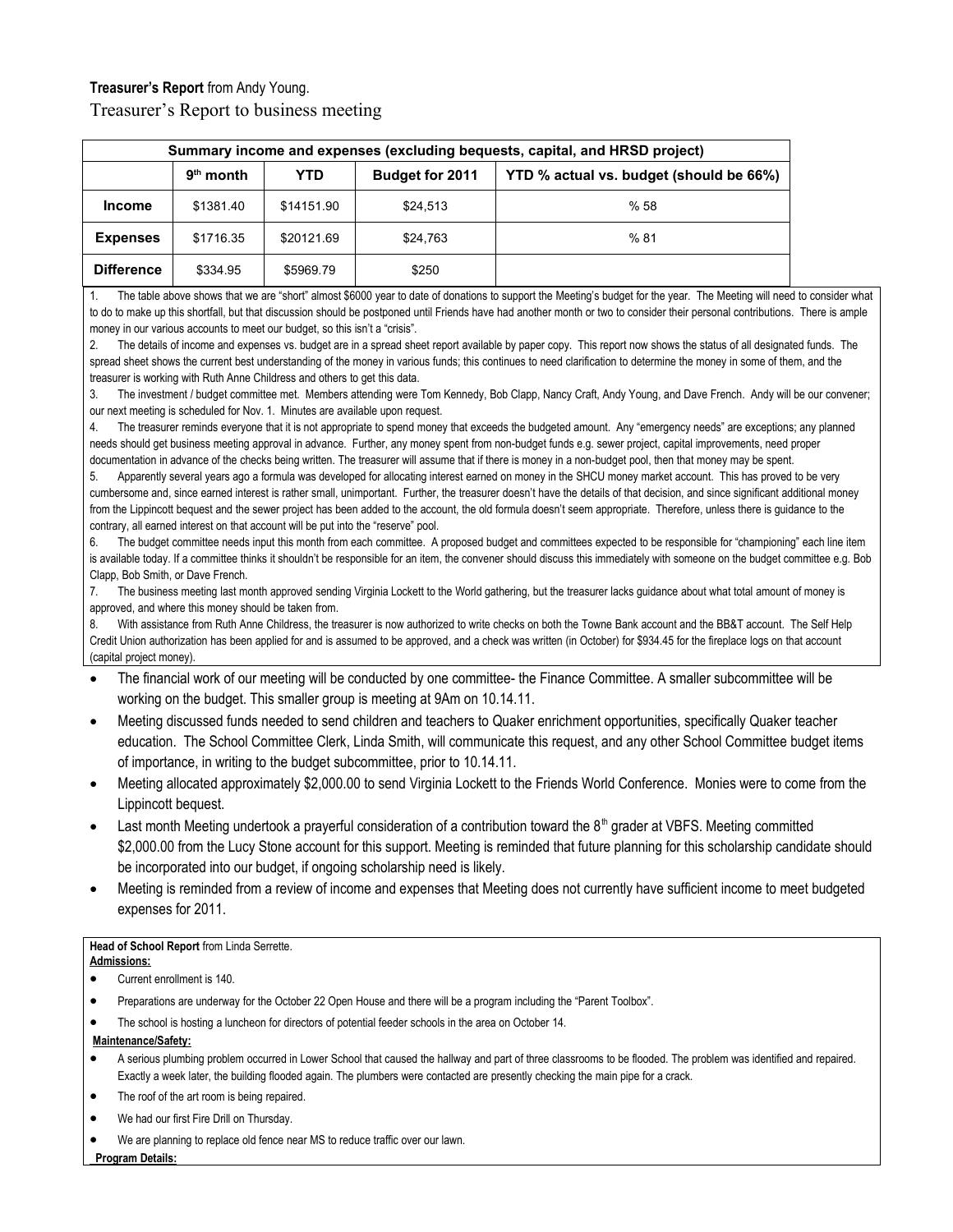- Teachers in all divisions are beginning the lengthy task of curriculum review in preparation for the 2012 VAIS accreditation process.
- New programs for this semester include On the Air, Cultural Café, Improv and the Spoken Word, and a computer skill/ keyboarding course for fifth and sixth graders.
- Three seniors are currently doing in-house internships: two in Early Childhood Education and one in Athletics.
- All core Middle and Upper School teachers are now posting homework on the web.
- Our Middle School team won the Sand Sculpting competition last week at the Neptune Festival.

#### **Development:**

- As part of our resolve to improve our visibility and community outreach this year a group of students will be performing at the One Love Festival.
- This week we begin preparations for our Annual Fund drive.

#### **Technology**

We are awaiting some final bills to come in so that we can see what funds remain for software purchases. The students love the SMARTBoards

#### **Upcoming Events:**

- Grandparents' Day and WHRO Phone-a-thon: October 21
- Halloween Carnival: October 28

### **Nominating Committee Report** was given by Pat Phelan-Young

The 2011-12 listing of Committees and Contacts is now available online or in hard copy (distributed). All meeting members and attenders are still welcome to join committees. Meeting expressed gratitude to the nominating committee for their work facilitating the leadings of our members and attenders to join in the work of the meeting.

### **Membership**

- A letter from Faye Bailey was read asking for consideration for membership. A Clearness Committee was formed: Nancy Craft, Rose Kennedy, Barb French, and Judith Stevens.
- A Clearness Committee consisting of Bob Clapp, Bob Young (convener), Gillian Spencer and Pat Phelan-Young warmly recommended John Francis (Jack) Callan for membership in VB Friends Meeting, Meeting approved.

#### **Member News**

- Joseph Fiutko's name has been legally removed as a Trustee of VB Friends Meeting, due to his death.
- A sympathy message was created for Jenny Jacobs, a former Meeting member and former long-time manager of Things Unlimited, on the recent deaths of both her parents.

# **School Committee Reports** by Linda Smith

#### **September report:**

- 1. School Committee approved and adopted the 2011-2012 budget.
- 2. We welcomed our newest member to SC, Joanne Crass. Joanne is a nurse and she currently operates a local private neurofeedback practice. She and her husband have adopted four children from foreign countries. Her son, JJ, attended Virginia Beach Friends School starting in eighth grade and graduated in 2008. He is now a senior at Guilford College. While JJ was at Friends School, Joanne was active in the parent organization, serving as both recorder and clerk for several years. At Friends School, Joanne has taught science courses and filled in at the office. She is very committed to VBFS and the values it embodies.

#### **October report:**

- 3. SC welcomed a new member to our committee this month, Joanne Young. Her son is in 10th grade and has been here for several years. She is strongly committed to Friends School. We now have nine members on School Committee. Each new SC member has chosen a mentor.
- 4. Our Development Activity for October: Upper School Teachers presented their programs and activities for the first Semester Schedule complete with handouts. SC found it very interesting and thorough. Eight colleges are scheduled to make visits to our campus for our seniors. T. Carrie has managed to receive \$800.00 in technology equipment free. SC thanked them for their wonderful work.
- 5. B&F committee will be interviewing three investment firms on Oct. 12th to determine how to best invest our funds from the sale of Things Unlimited property.
- 6. T. Megan, Director of Advancement, created an Advancement Master Calendar for the year's major events.
- 7. The Advancement Committee brainstormed ideas for Annual Fund effort. In late October there will phone-a-thon for the Annual Fund staffed by parent reps for each class. A postcard reminder about the phon-a-thon, which will have a photo of a current family, will be mailed out to the community prior to the event.
- 8. If you have any spare time to volunteer, even just an hour or two, contact T. Megan [tmegan@friends-school.org](mailto:tmegan@friends-school.org). There's lots of stamping and mailing of postcards, stuffing envelopes, etc. to be done! Many hands make light work.
- 9. WHRO Phon-a-thon VBFS is participating in WHRO's Fall Membership Drive on "Pet Pledge Friday!" Volunteers are needed to answer phones and enter membership information on computers on Friday, October 21st, from 2:00 pm - 7:00 pm at the WHRO studios located at 5200 Hampton Blvd., Norfolk VA. Food will be provided by WHRO. Please contact T. Eileen at (757)428-7534 so she can put your name on the list! The more friends we have volunteer, the more publicity we gain via WHRO! So please join us! (Volunteers are encouraged to stay from 2-7p.m., but it's not mandatory).

#### **Ministry and Oversight Report** was given by Pat Phelan-Young

**Query 1**: "Are we aware of our duties as ministers, elder, and overseers, and do we conduct ourselves in a manner commensurate with our responsibilities?"

**Response:** *"Friends might benefit from an annual reading of our duties out of Faith and Practice. We reviewed the section on vocal ministry. We reaffirmed our practice of recognizing each other's spiritual gifts."*

We discussed the need for more education of the membership on how to serve on committees and to represent the Meeting to the public. It was agreed that we gather committee conveners to develop guidelines for their committee responsibilities.